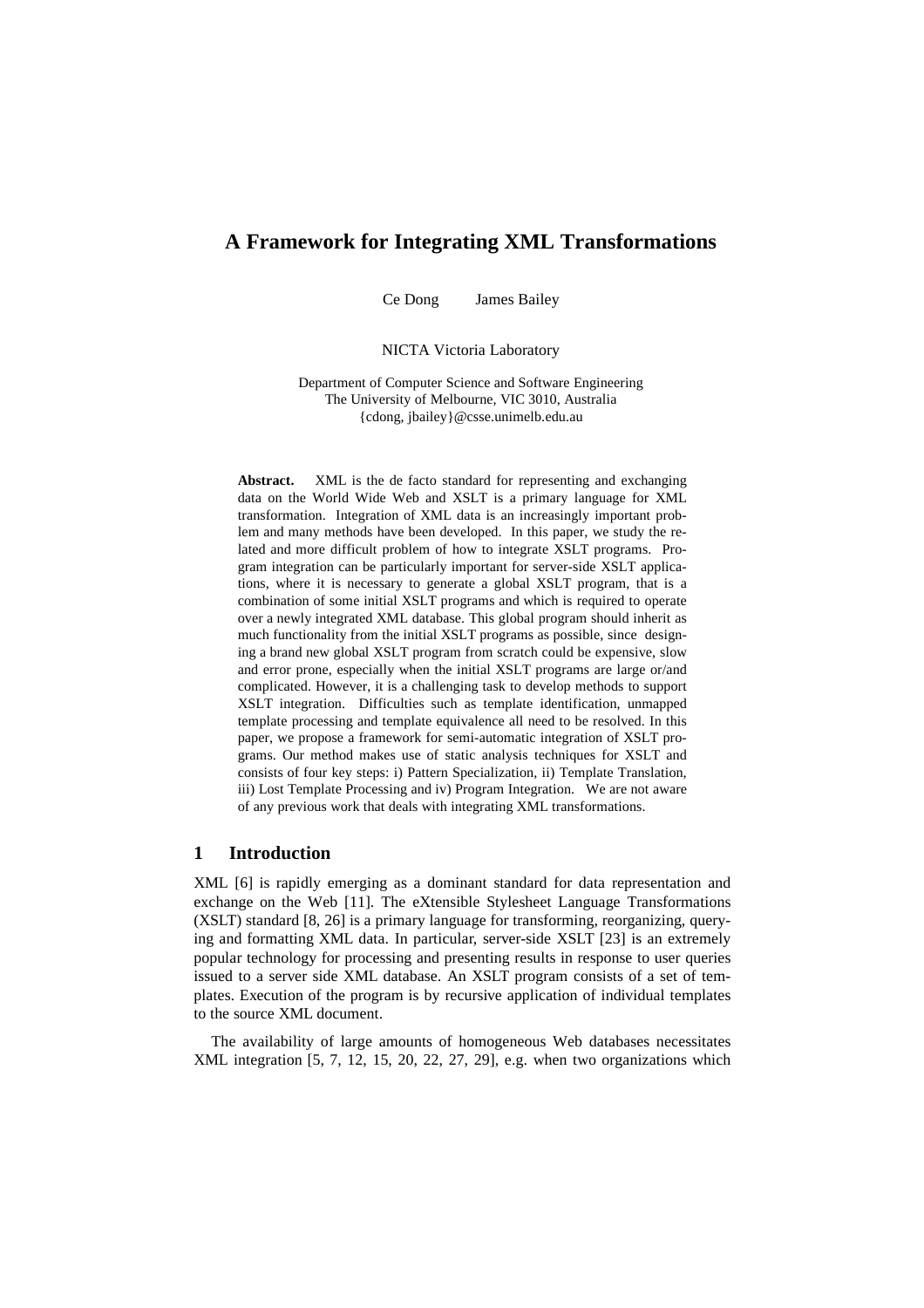have similar XML information databases are amalgamated. Such XML integration is typically DTD-directed, that is, the integration task is constrained by a predefined DTD, to which the target XML document is required to conform [11]. A set of mapping rules between the initial DTDs and the global DTD must be provided.

However, when databases are amalgamated, it is not just static information which needs to be combined. XML repositories will often have associated dynamic aspects as well, such as XSLT programs or stylesheets, that have been designed to transform or present the XML information. When repositories are combined, so too must be the dynamic aspects. In other words, we require a new (global) XSLT program to access the integrated XML database. It is likely that this program will be required to inherit much of the functionality that was present in the initial XSLT programs, which operated over the original XML repositories.

Different from the language XQuery [4], an XSLT program consists of templates, which can be regarded as the basic program unit for building the global XSLT program during integration. Also, different from static XML data or schema integration [5, 7, 12, 15, 20, 22, 27, 29], XSLT integration is additionally challenging, because it must deal with the dynamic aspects. Some difficulties are faced: 1) A specific XSLT template might match, by means of selection patterns, multiple XML elements. This can cause confusion when mapping the template from the initial XSLT program to the global XSLT program, using the element mapping rules. 2) Two initial templates (from different initial programs) which match the same XML element, will need to be combined together within the global XSLT program. However, it is difficult to identify the conflicts and relationships (equivalence, containment and intersection) between their functionalities, when generating the global template body. 3) Some initial templates might not be mapped to and included in the global XSLT program, based on the element mapping rules. However, their absence might strongly affect the execution result and thus they must be properly combined within the global XSLT program. 4) Some templates contain functionality which is valid for an initial XSLT program, but which is no longer useful or even invalid for the global XSLT program. This needs to be detected and reconciled.

The integration framework proposed in this paper has four main components: 1) *Pattern Specialization* is used to specialize the template selection patterns and construction patterns and consequently lessen element reference ambiguity; 2) *Template Translation* is used to translate template selection patterns and construction patterns to conform to the global DTD; 3) *Lost Template Processing* is used to process the templates which match XML elements not existing in the mapping rule list; 4) *Program Integration* is used to generate the global XSLT program and mark any problematic templates for further consideration by the program designer.

The problem of XSLT integration is a new and challenging research issue. We are not aware of any other similar work that addresses this topic.

The remainder of this paper is organized as follows. We first review some basic concepts in section 2. Then, in section 3 we introduce XML integration approaches and related terminology. Next, in section 4, we propose the XSLT integration framework step by step. Related work is surveyed in section 5 and finally in section 6, we conclude our research and give the discussion of future work.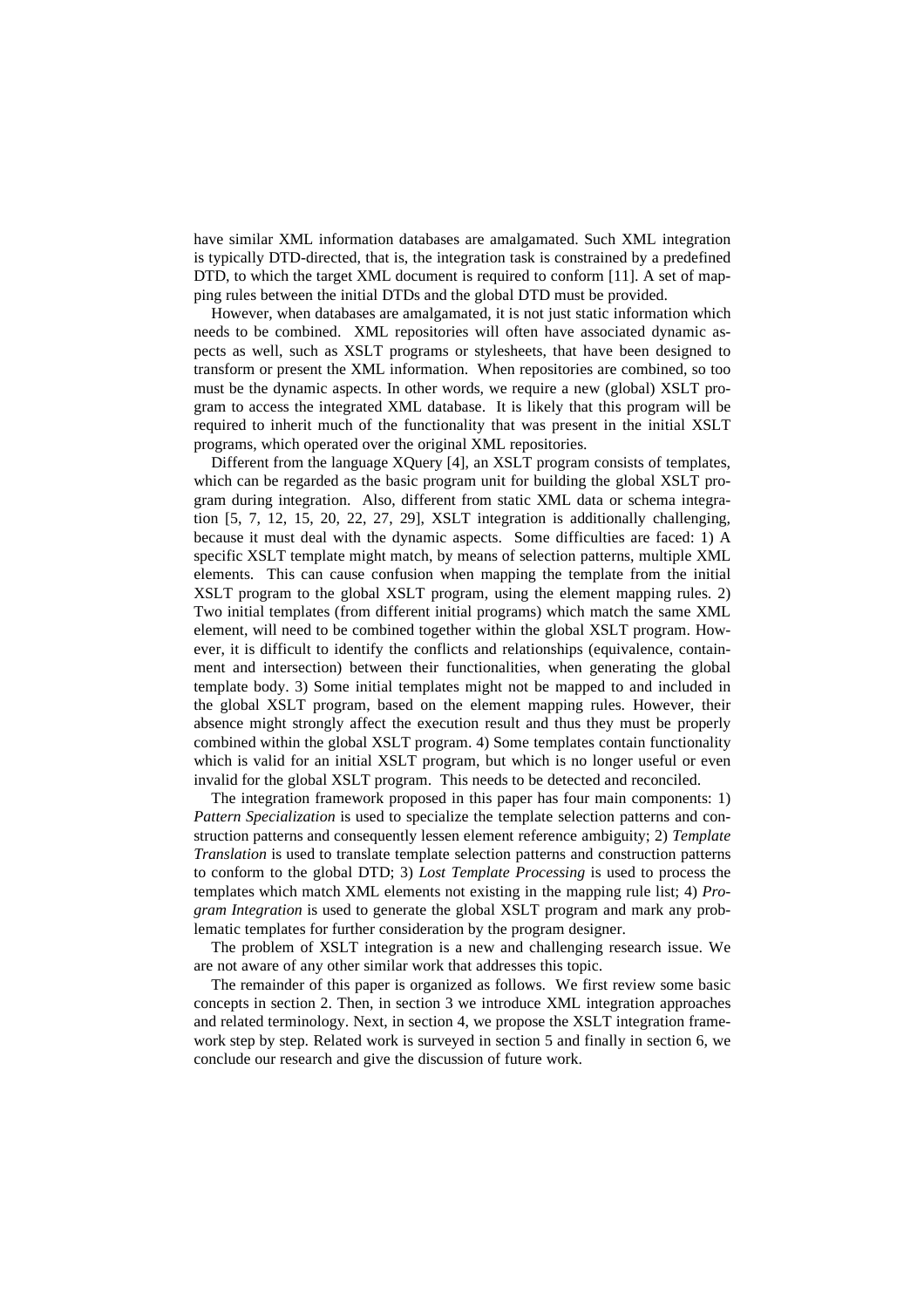# **2 Background**

We begin by briefly reviewing some concepts regarding DTDs, XSLT and XPath, assuming the reader already has basic knowledge in these areas.

### **2.1 DTDs and DTD-Graph**

An XML DTD [6, 19] provides a structural specification for a class of XML documents and is used for validating the correctness of XML data. Based on the DTD, we can create a data structure to summarize the hierarchical information within a DTD, called the DTD-Graph. It is a rooted, node-labeled graph, where each node represents either an element or an attribute from the DTD and the edges indicate element nesting. The DTD-Graph developed in our previous work [10] is similar to the Dataguide structure described by Goldman and Widom in 1997[13]. It is an important data structure used to validate the XPath expressions (selection patterns and construction patterns) of XSLT programs during XSLT integration.

### **2.2 XSLT and Functionality Blocks**

XSLT is a recursive XML transformation language [8, 16, 17, 18]. An XSLT program can be thought of as an ordered collection of templates. Each template has an associated pattern (selection pattern) and contains a nested set of construction rules. A template processes XML-tree [8] nodes that match the selection pattern and constructs output according to the construction rules [23].

An XSLT program is also an XML document, with a corresponding tree structure, having a 'root element' node of *<xsl:stylesheet>* that has *<xsl:template>* child nodes. We refer to the sub-trees which are children of the *<xsl:template>* nodes as "functionality blocks".

### **2.3 XPath**

The primary purpose of XPath is to address parts of an XML document using path expressions. It also provides basic facilities for manipulation of strings, numbers and booleans.[28]. A *location path* is an XPath expression which selects a set of nodes relative to the context node. If we remove 'predicate(s)' from the location path, we can get an XPath expression consisting of 'axes', 'steps' and '/', called a *distinguished* XPath [2] expression. The selection patterns and construction patterns in an XSLT program are expressed using XPath. Selection patterns can only use the axes of 'child' and 'attribute', whereas construction patterns may be full XPath expressions. XPath expressions starting with '/' or '//' are called *absolute* XPath expressions. Otherwise (e.g. starting with '.' or 'node name'), they are called *relative* XPath expressions. *Simple* XPath (similar to [2]) is a fragment of XPath which disallows the use of any 'function', 'predicate' and 'axes' other than 'child', 'self', and 'descendant-or-self'. Oppositely, XPath expressions which contain 'functions' or 'predicates' or 'axes' other than those above, we will term *rich* XPath. Our XSLT integration framework can deal with simple XPath expressions automatically and handles rich XPath expressions via human interaction (to be discussed in section 4).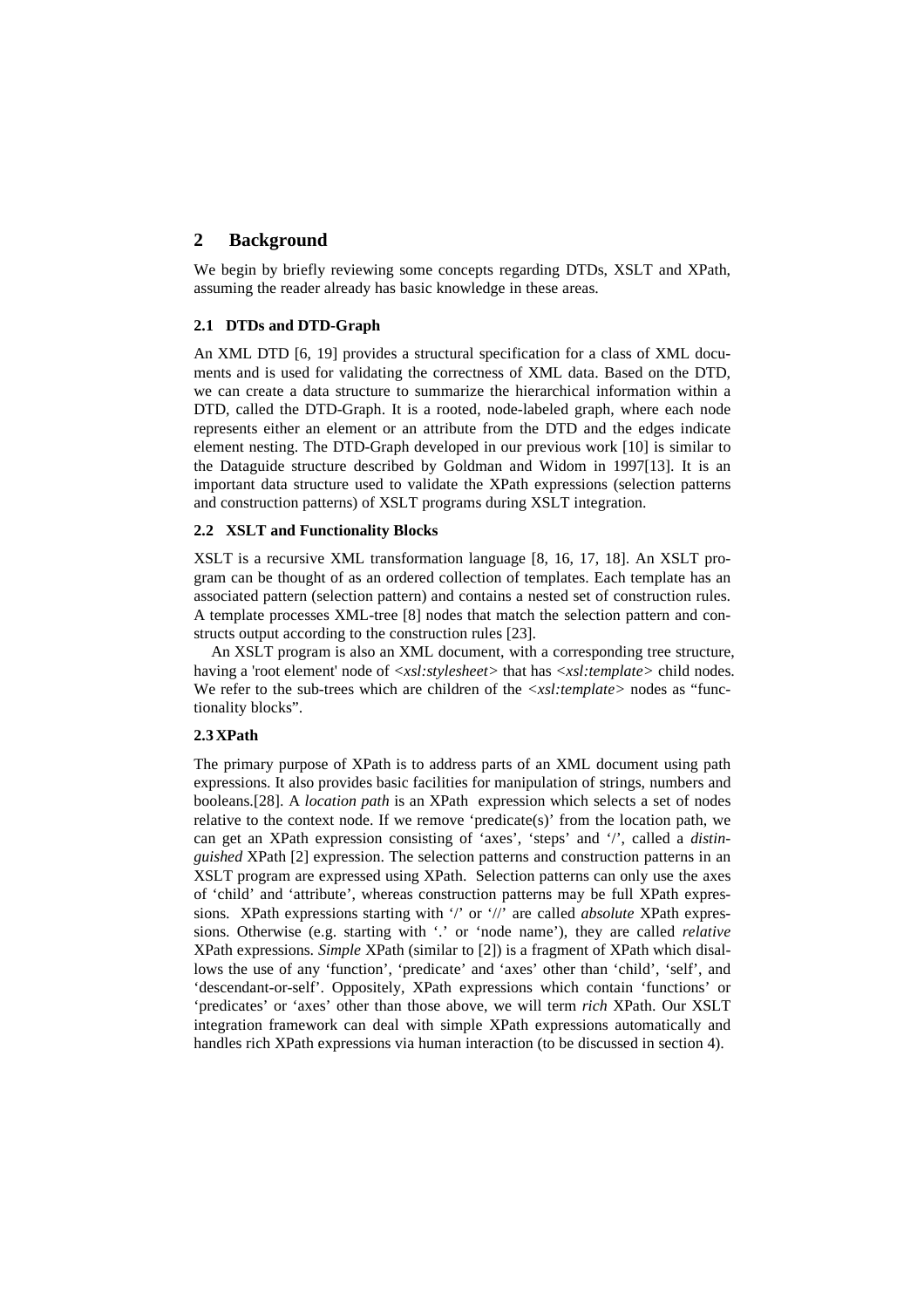We further define *full-absolute* XPath expressions to be those starting with '/', followed by a sequence of node names separated by '/' (e.g. '*/a/b/c/d*'). We define *full-relative* XPath expressions to be those starting with './' or 'node name', followed by a sequence of node names separated by '/' (e.g. '*./b/c/d*' and *'b/c/d'*). These concepts are important for supporting the descriptions of the XSLT integration framework in section 4.3 and 4.4.

### **2.4 The Template and Association Graph (TAG) of an XSLT Program**

XSLT syntactic structure gives rise to calling relationships between templates [14, 17]. In our previous work [10], we designed a *Template and Association Graph*  (TAG), which is a rooted node-labeled directed graph used to describe the calling relationships between XSLT templates. The TAG can be used to analyze an XSLT program and help to find bugs in XSLT program design [10]. In this paper, we use the TAG to eliminate unreachable templates, missing templates and invalid calling relationships [10], that are generated as 'side-effects' during the XSLT integration process.

# **2.5 Server-Side XSLT**

Server-side XSLT [23] is a popular solution for data exchange and querying on the Web. It is often deployed in e-commerce, e-publishing and information services applications. Transforming the content on the server has advantages such as providing convenience for business logic design and code reuse, cheaper data access and security and smaller client downloads [18]. XSLT integration is more meaningful for server-side XSLT (as opposed to client side XSLT), since a global XSLT program must be constructed after the server XML databases are merged.

# **3 XML Integration**

Suppose we have XML databases associated with a server-side XSLT system. There are then two major different approaches which can be used for XML integration [3, 22, 24]. One is *virtual* integration, where no physically integrated XML needs to be built. Specifically, *virtual* integration publishes a global XML schema (e.g. a DTD) which is 'integrated' from the initial distributed XML database schemas. A user query over the global schema passed to the system is then re-written into distributed queries (i.e. parameters to distributed XSLT programs) to access the distributed XML databases (initial XMLs). A combined result is returned to the user. Another kind of XML integration is called *instance* integration, since a global XML is physically built. Specifically, based on a predefined global XML schema, the data of the initial XMLs is merged into the global XML. A user query based on the global DTD is evaluated directly over the integrated XML database. Our XSLT integration framework is designed to integrate the initial XSLT programs according to instance based integrated XML. Hereafter, when we refer XML integration, this should be understood to mean instance based XML integration. In the following definitions, Doc\_XML1 and Doc\_XML2 denote the initial XMLs and Doc\_XML3 denotes the global XML.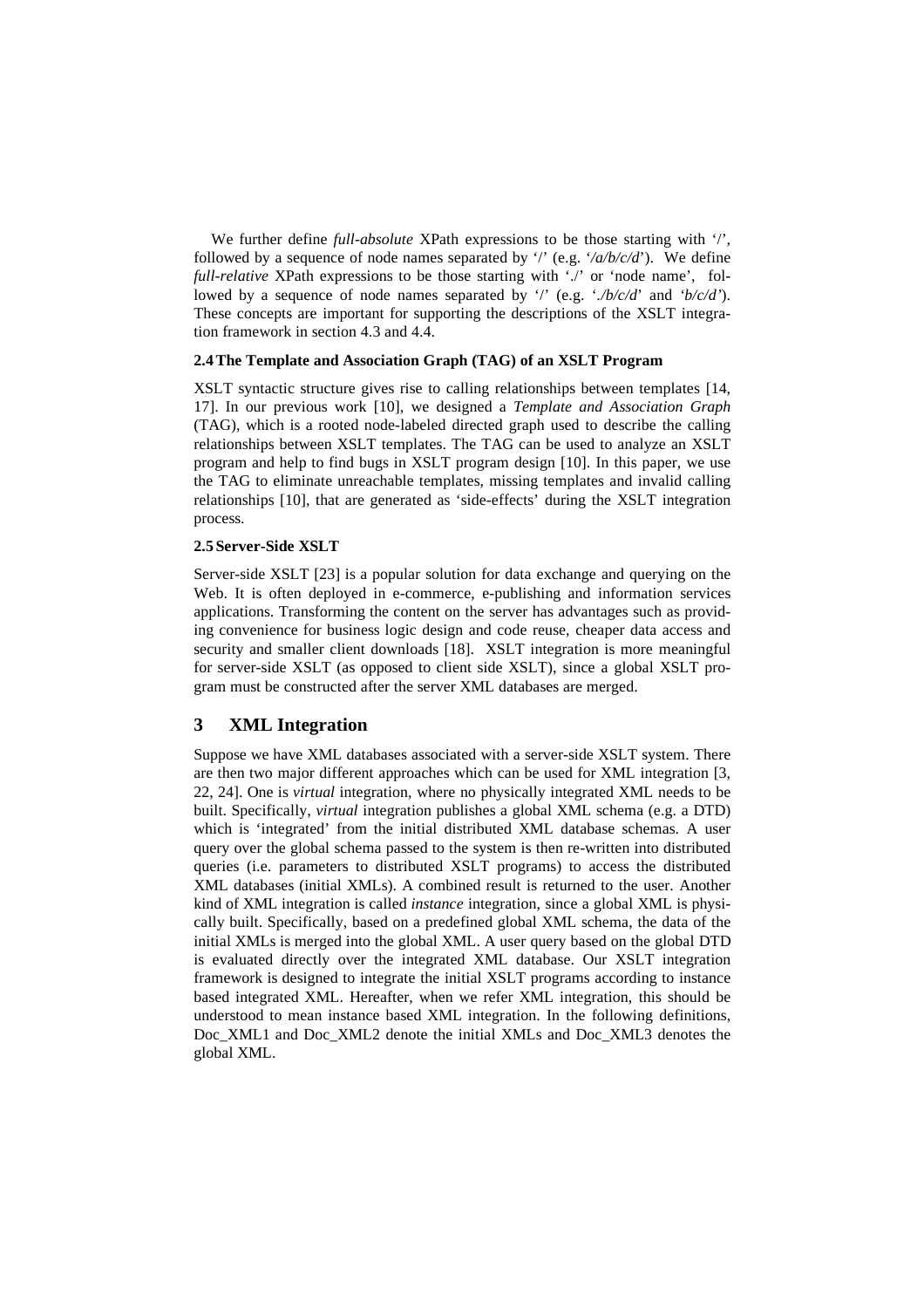- **Mapping rule:** A pair containing an initial element and a global element. It indicates that the initial element describes the same object as the global element. The XML elements are expressed using full-absolute XPath expressions. For example, ('*/a/b/c*', '*/X/Y/Z*') denotes that the 'c' node of parent node 'b' and grand parent node 'a' under the 'root' in the initial XML is mapped to the 'Z' node of parent node 'Y' and grand parent node 'X' under the 'root'. XML integration refers to two sets of mapping rules: i) MAP1 contains all the mapping rules from Doc\_XML1 to Doc\_XML3, ii) MAP2 contains all the mapping rules from Doc\_XML2 to Doc\_XML3.
- ! **Name Change***:* This term refers the situation when the name of element of an initial XML element is mapped to a different name in the global XML, based on the mapping rules (e.g. initial element 'c' is mapped to global element 'Z').
- **Structure Change:** This term is used to refer the situation when a parent-child relationship between elements in the initial XML doesn't exist between their mapped elements in the global XML, based on the mapping rules.
- Lost Element: This term is used to refer to an element in an initial XML document which doesn't have a corresponding (mapped) element in the global XML document, according to the mapping rules.

# **4 XSLT Integration**

XSLT program integration concerns not only schema mapping, but also comparisons between template selection patterns and the relationships between template bodies (functionality). We now define some terminology that will be useful when we discuss comparison of templates.

**Definition\_1:** *Potentially Conflicting Template Pair* is used to refer a pair of XSLT templates, each from different *initial* XSLT programs that are awaiting integration, and which have the same *distinguished* XPath selection pattern.

**Definition 2:** *Rich Template* is used to refer to templates whose selection pattern or/and construction pattern(s) are *rich* XPath expressions.

We also have some restrictions and assumptions on our model.

- ! The initial XSLT programs are well-formed and valid (error free).
- ! The output of the XSLT transformations is HTML or XML (the most popular cases used in XSLT transformations).
- ! The template(s) for the '*root*' ('*/*') and '*root element*' must exist (XSLT program traverses the XML-tree from the top).

 For simplicity, in this paper, the DTD-Graphs of Doc\_XML1, Doc\_XML2 and Doc XML3 are denoted by DG1, DG2 and DG3 respectively. XSL1, XSL2 and XSL3 denote two initial XSLT programs and the global XSLT program respectively. Their corresponding Template and Association Graphs are denoted by TAG1, TAG2 and TAG3 respectively. *<T m='selection pattern'>* denotes XSLT element *<xsl:template match='selction pattern'>* and *<A s='construction pattern'>* denotes *<xsl:apply-templates select='construction pattern'>*.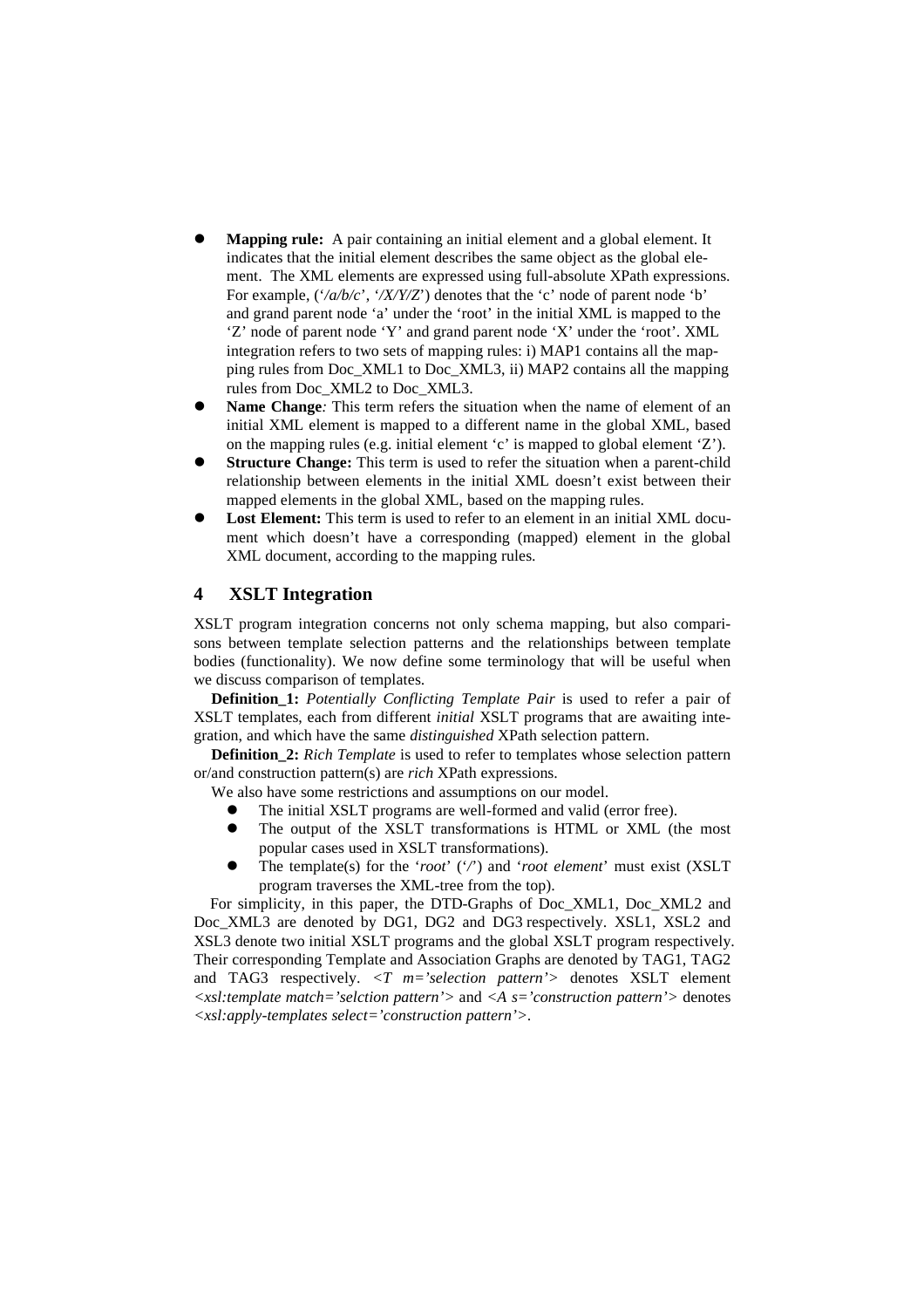#### **4.1 Overview of XSLT Integration**

Our framework addresses the XSLT integration task in four principal steps.

**Step\_1:** Pattern Specialization: The system converts all selection patterns and absolute construction patterns into full-absolute XPath and specializes the relative construction patterns containing '\*' and/or '//' into full-relative XPath expressions. Human interaction is required for processing 'rich' templates.

**Step\_2:** Template Translation: This step translates all XPath expressions that conformed to the initial DTD-Graphs (DG1 and DG2) into corresponding XPath expressions conforming to the global DTD-Graph (DG3), based on mapping rules (MAP1 and MAP2). Human interaction is also required to handle some special situations of element mapping.

**Step 3:** Lost Template Processing: This follows the template translation step and invokes special processing for templates or construction statements which refer to lost elements. Human interaction is asked before applying the default processes.

**Step 4:** Program Integration: The pre-processed initial XSLT programs are integrated into the global XSLT program XSL3, by means of integration algorithms. Human interaction is required for *rich* templates and static analysis.

Finally, all problematic templates in XSL3 are detected and marked based on TAG3, which can then be used as support for program further revision.

We use human interaction as a supplement to our XSLT integration framework. A completely automatic method is clearly impossible, due to the undecidable nature of much of the analysis required. This is also in line with the requirement of human interaction for static and schema integration [5, 7, 12, 15, 20, 22, 27, 29]. The overall aim of our framework though, is to alleviate the burden on the designer as much as possible, presenting them with a clear set of choices which need to be made. Furthermore, different methods and static analysis techniques can be 'plugged in' to the framework, according to their availability.

#### **4.2 XSLT Integration Example**

An XSLT integration example is provided here to help explain our method. It includes i) two synthetic initial server-side XSLT programs (XSL1 and XSL2), ii) the corresponding DTD-Graphs (DG1 and DG2) and iii) the corresponding mapping rules (MAP1 and MAP2). The scenario is based on integration between two XML employee information databases. We omit the XMLs, since it is the structure of the data which determines the XSLT integration workflow, not the data values.

Firstly, the initial DTD-Graphs (DG1 and DG2) and the global DTD-Graph (DG3) are shown in figures 1 (a), (b) and (c) respectively.

Secondly, the sets of mapping rules of MAP1 (map from DG1 to DG3) and MAP2 (map from DG2 to DG3) are listed respectively in tables 1 and table 2. For example, the second row of table 1 shows that DTD-Graph node '/Factory/Name' of DG1 is mapped as node '/Factory/FN' in the global DTD-Graph). From figure 1 and tables 1 and table 2 we can see that the underlying XML integration covers scenarios of 'name change', 'structure change' and 'lost element'.

Thirdly, we show the initial XSLT programs to be integrated (i.e. XSL1 and XSL2). Their functionality is for retrieving and displaying the information about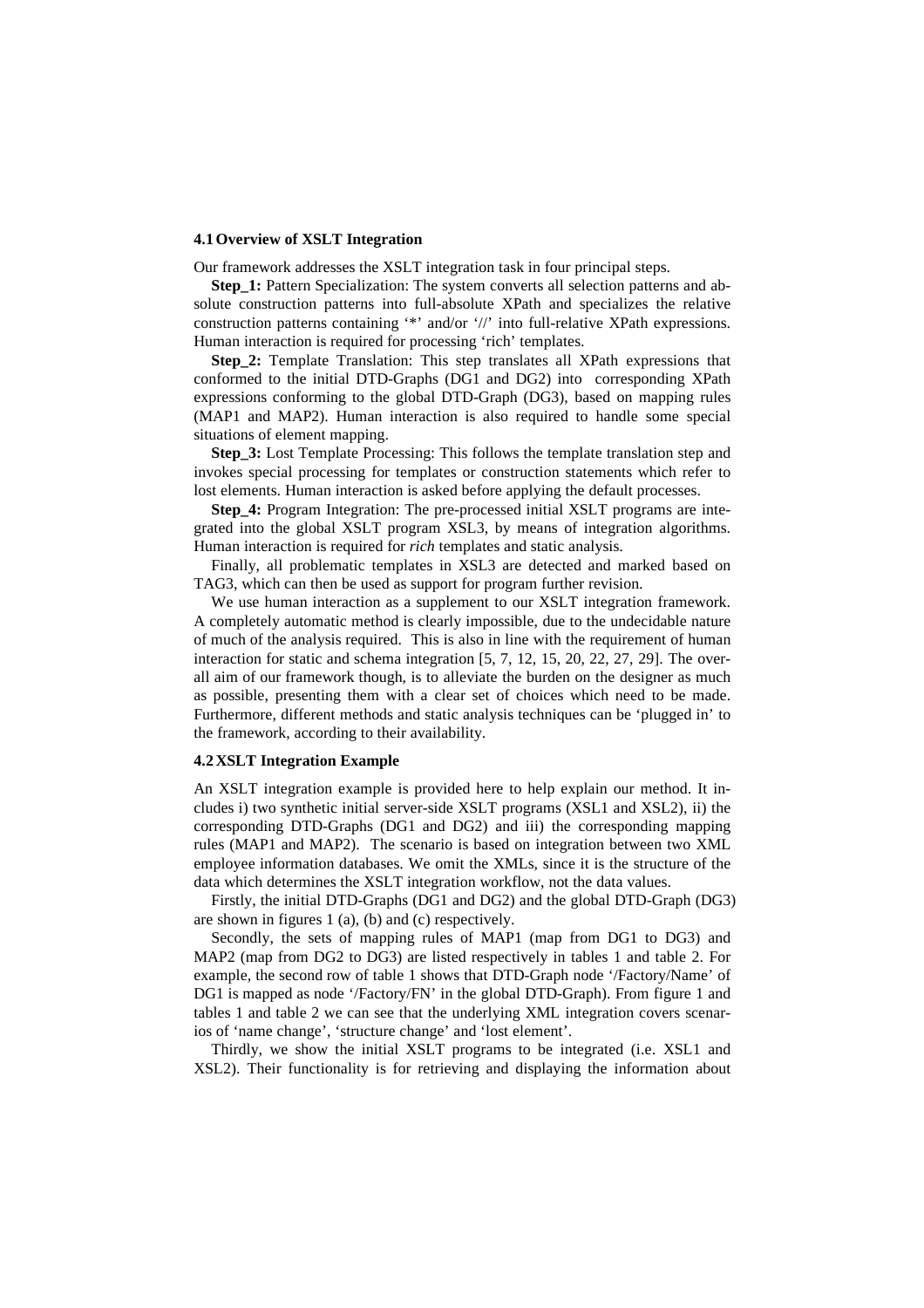

factory employees. Due to the space restrictions, we only show fragments of the programs (figures 2 (a) and (b)).

**Fig. 1.** DTD-Graphs of Doc\_XML1, Doc\_XML2 and Doc\_XML3

|                                                                                                           | <b>Table 1.</b> The fragment of mapping rules between DGI and DG3                                                                                                                                                                                                                                    |                                                                                                           | <b>Table 2.</b> The fragment of mapping rules between DG2 and DG3                                                                                                                                                           |
|-----------------------------------------------------------------------------------------------------------|------------------------------------------------------------------------------------------------------------------------------------------------------------------------------------------------------------------------------------------------------------------------------------------------------|-----------------------------------------------------------------------------------------------------------|-----------------------------------------------------------------------------------------------------------------------------------------------------------------------------------------------------------------------------|
| ('Factory', 'Factory')                                                                                    |                                                                                                                                                                                                                                                                                                      |                                                                                                           | /FactoryInfo'. '/Factory')                                                                                                                                                                                                  |
| ('Factory/Name', '/Factory/FN')                                                                           |                                                                                                                                                                                                                                                                                                      |                                                                                                           | /FactoryInfo/Introduction', ")                                                                                                                                                                                              |
| ('Factory/Department', 'Factory/Department')                                                              |                                                                                                                                                                                                                                                                                                      |                                                                                                           | /Factory Info/People', '/Factory/Department/Employees')                                                                                                                                                                     |
| ('Factory DepartmentDN'. 'Factory Department/DN')                                                         |                                                                                                                                                                                                                                                                                                      |                                                                                                           | /FactoryInfo/People/Person'. '/Factory/Department/Employees/Employee')                                                                                                                                                      |
| ('Factory Department/Employ ees/Employees', '/Factory/Department/Employees/Employees')                    |                                                                                                                                                                                                                                                                                                      |                                                                                                           | /Factory Info/People/Person/WorkIn', '/Factory/Department/Employees/Employee/WorkIn')                                                                                                                                       |
| ('Factory Department/Employ ees/Employ ees/Employee', '/Factory/Department/Employees/Employees/Employee') |                                                                                                                                                                                                                                                                                                      |                                                                                                           | /Factory Info/People/Person/WorkIn/Factory', '/Factory/Name')                                                                                                                                                               |
| ('Factory/Department/Employees/Employee/Name', '/Factory/Department/Employees/Employee/PN')               |                                                                                                                                                                                                                                                                                                      |                                                                                                           | /Factory Info/People/Person/WorkIn/Unif. '/Factory/Department/DN')                                                                                                                                                          |
|                                                                                                           |                                                                                                                                                                                                                                                                                                      |                                                                                                           |                                                                                                                                                                                                                             |
|                                                                                                           | <xsl:stvlesheet <br="" version="2.0">xmlns:xsl="http://www.w3.org/<br/>1999 / XSL / Transform" &gt;<br/><br/><xsl:template match="Name"><br/><xsl:value-of select="./text()"></xsl:value-of><br/><math>str/&gt;=</math><br/><math>\le</math> xsl: template &gt;<br/></xsl:template></xsl:stvlesheet> | Transform"><br><br>select="Introduction"/><br>$\text{Br/s}\text{ch}/\text{Br/s}$<br>$\le$ xsl: template > | xmlns:xsl="http://www.w3.org/1999/XSL/<br><xsl:template match="FactoryInfo"><br/>Factory is: <xsl:apply-templates<br><xsl:apply-templates select=".//Person"></xsl:apply-templates></xsl:apply-templates<br></xsl:template> |
|                                                                                                           |                                                                                                                                                                                                                                                                                                      | $\cdots$<br><br>thr/><br>$\le$ xsl: template >                                                            | <xsl:template match="Introduction"><br/><xsl:value-of select="."></xsl:value-of></xsl:template>                                                                                                                             |

… </xsl:stylesheet >

(a) XSL1

(b)XSL2

**Fig. 2.** Fragments of the initial XSLT programs to be integrated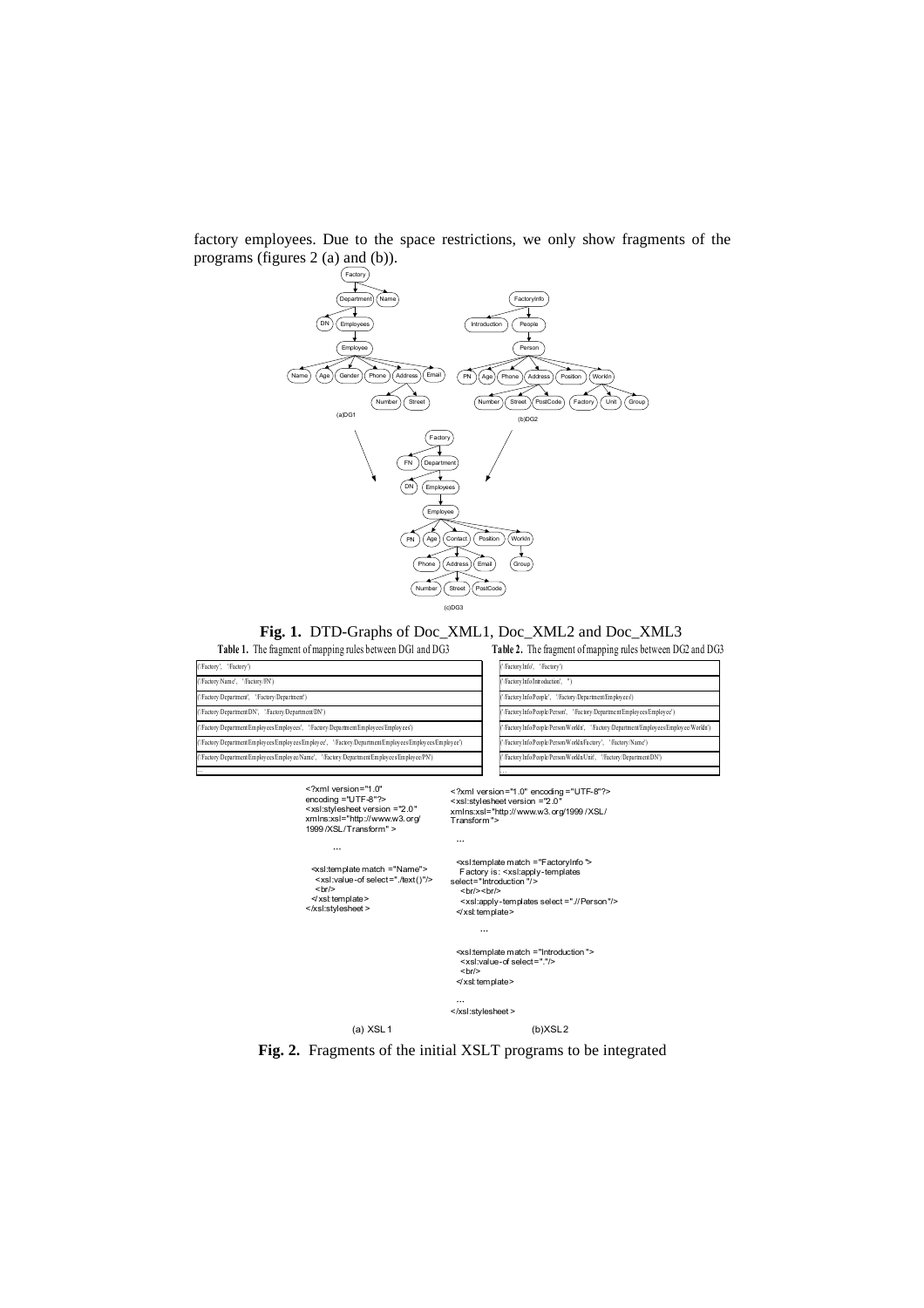Next, based on the example shown above, we explain the details of our XSLT integration framework step by step.

#### **4.3 Pattern Specialization**

*Selection patterns* in XSLT can be either full-absolute or non-full-absolute XPath expressions. A full-absolute XPath expression uniquely identifies a DTD-Graph node (i.e. the mapping relationship between a full-absolute XPath expression and a DTD-Graph node is 1 to 1), while a non-full-absolute XPath expression may identify multiple DTD-Graph nodes (i.e. the mapping relationship between a non-fullabsolute XPath expression and a DTD-Graph node is 1 to N  $(N>=1)$ ). Thus, when a template selection pattern is a non-full-absolute XPath expression, we might not sure which mapping rules should be chosen for translating the corresponding template from the initial DTD based XSLT program into the global DTD based XSLT program (step\_2) and, consequently, can not continue the integration step to build global XSLT XSL3 (step\_4). For example, consider the XSL1 fragment shown in figure 2 (a). The selection pattern of template  $\langle T m = 'Name' \rangle$  can refer to the node of '/Factory/Name' and also the node of '*/Factory/Department/Employees/Employee/Name*' according to DG1 (show in figure 1 (a)). It is not clear whether 'Name' should be mapped to '*/Factory/FN*' or to '*/Factory/Department/Employees/Employee/PN*' according to MAP1 (shown in table 1), during the translation from the initial structure (DG1) to the global structure (DG3). Wrong translation can result in an integrated XSLT program which deviates from the original intentions of the initial XSLT program designers.

We choose to handle this ambiguity using a direct approach, which specialises the non-full-absolute selection patterns in XSL1 and XSL2 into full-absolute XPath expressions. This is called *pattern specialization*. In the case of a single template selection pattern matching multiple DTD-Graph nodes, we create new templates, one for each possible corresponding full-absolute selection pattern, and we then delete the original template. Let's examine the example of  $\langle T m = 'Name' \rangle$  again the template will be replaced by two new templates: *<T m='/Factory/Name'>* and *<T m='/Factory/Department/Employees/Employee/Name'>*, each with the same body as the original *<T m='Name'>*.

For the same reason and in the same way as for selection pattern specialization, we specialize construction patterns if i) they are absolute XPath expressions but not full-absolute XPath expression or ii) they are relative XPath expressions, but not full-relative XPath expressions. In the former case, the construction patterns are specialised into full-absolute XPath expressions and, in the latter case, the construction patterns are specialised into the full-relative XPath expressions. When a construction pattern indicates multiple nodes of DG1 (or DG2), we create a new construction statement for each specialized construction pattern and delete the original construction statement. For example, the construction statement *<A s='.//Person'>*  of template *<T m='FactoryInfo'>* in XSL2 ('.//Person' is a non-full-relative XPath expression) is specialized to *<A s='./People/Person'>* ('*./People/Person*' is a fullrelative XPath expression).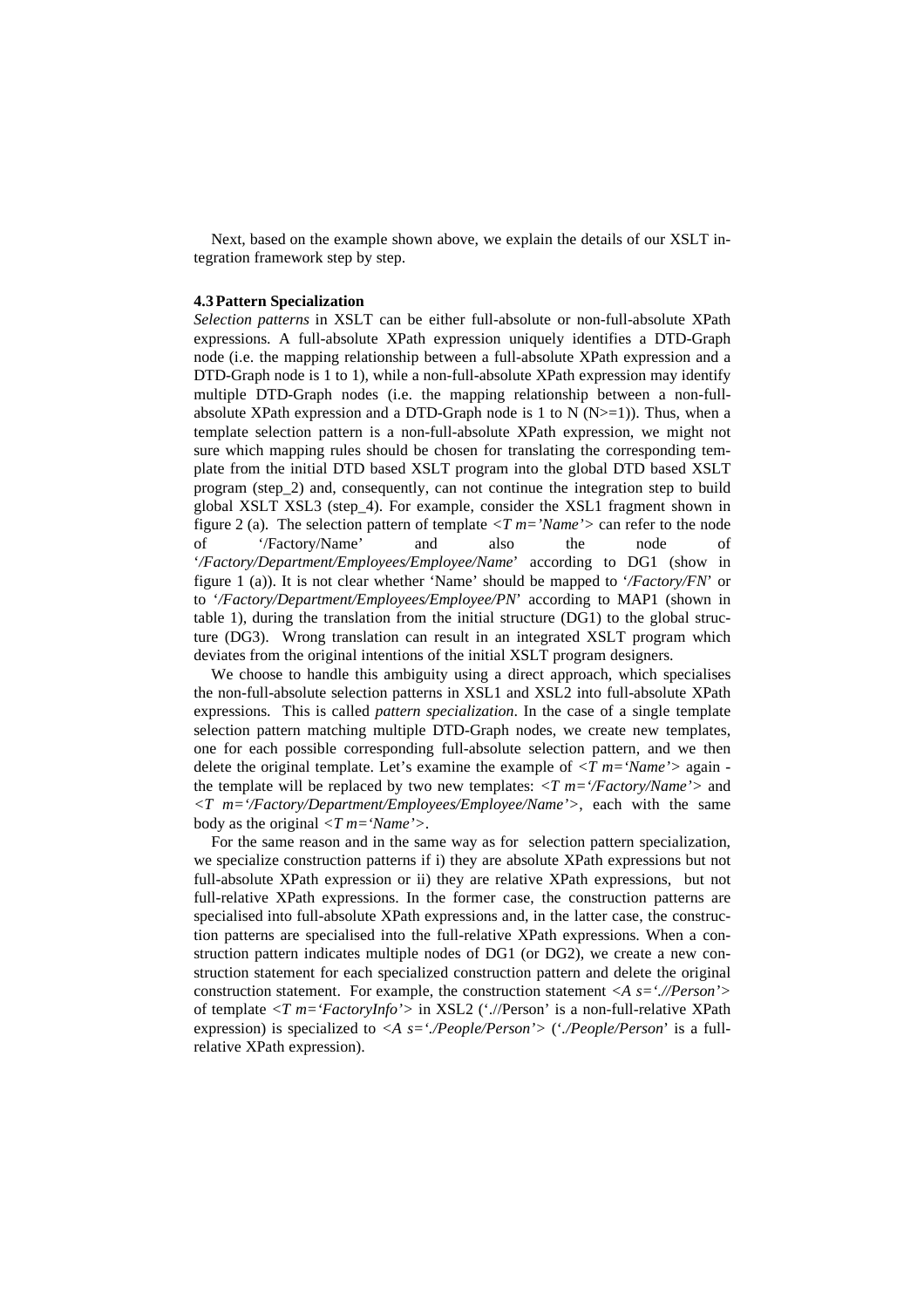Figure 3 shows the fragments of the output of pattern specialization process, named XSL1\_S and XSL2\_S. We omit showing the detailed programs here due to the space restrictions.

| xml version="1.0" encoding ="UTF-8"?                                                                                                                                                                                                                                                                   | xml version="1.0" encoding ="UTF-8"?                                                                                                                                                                                                                                                                                                                                                                                                                                                                    |
|--------------------------------------------------------------------------------------------------------------------------------------------------------------------------------------------------------------------------------------------------------------------------------------------------------|---------------------------------------------------------------------------------------------------------------------------------------------------------------------------------------------------------------------------------------------------------------------------------------------------------------------------------------------------------------------------------------------------------------------------------------------------------------------------------------------------------|
| <xsl:stylesheet version="2.0" xmlns:xsl="http://www.w3.org/1999 /XSL /&lt;br&gt;Transform"></xsl:stylesheet>                                                                                                                                                                                           | <xsl:stylesheet version="2.0" xmlns:xsl="http://www.w3.org/&lt;br&gt;1999/XSI /Transform"></xsl:stylesheet>                                                                                                                                                                                                                                                                                                                                                                                             |
| $\cdots$                                                                                                                                                                                                                                                                                               | $\cdots$                                                                                                                                                                                                                                                                                                                                                                                                                                                                                                |
| <xsl:template match="/Factory/Name"><br/><xsl:value-of select="./text()"><br/></xsl:value-of></xsl:template><br><xsl:template match="/Factory/Department /Employees /Employee /Name"><br/><xsl:value-of select="./text()"><br/><math>&lt;</math>hr/&gt;<br/></xsl:value-of></xsl:template><br>$\cdots$ | <xsl:template match="/FactoryInfo"><br/>factory is: <xsl: select="Introduction " value-of=""></xsl:><br/><math>\text{dr/s}</math><br/><math>\frac{1}{2}</math><br/><xsl:apply -templates="" select="/People/Person"></xsl:apply><br/></xsl:template><br><xsl:template match="/FactoryInfo /People /Person"><br/>PersonName: <xsl:apply-templates select="PN"></xsl:apply-templates><br/> <br/>br/&gt;<br/>PersonAge: &lt; xsl:value-of select = "Age "/&gt;<br/><math>\frac{1}{2}</math></xsl:template> |
|                                                                                                                                                                                                                                                                                                        | PersonPhone: <xsl select="Phone" value-of=""></xsl><br>$\text{dr/s}$<br><xsl:apply-templates select="Address"></xsl:apply-templates><br><xsl:apply-templates select="Position"></xsl:apply-templates><br><xsl:apply-templates select="Workin"></xsl:apply-templates><br><br>$\cdots$                                                                                                                                                                                                                    |
|                                                                                                                                                                                                                                                                                                        | <xsl:template match="/FactoryInfo /People /Person/WorkIn"><br/>Work in:<br/>Group <xsl: select="Group" value-of=""></xsl:> of<br/><xsl -of="" select="Unit" value=""></xsl> Unit of<br/><xsl:value-of select="Factory"></xsl:value-of><br/><math>-</math>br/&gt;<br/><math>\text{dr/s}</math><br/></xsl:template>                                                                                                                                                                                       |
|                                                                                                                                                                                                                                                                                                        | <xsl:template match="/FactoryInfo/Introduction"><br/>Factory Introduction is :<xsl:value-of select="."><br/><math>\text{dr/s}</math><br/></xsl:value-of></xsl:template><br>                                                                                                                                                                                                                                                                                                                             |
| $(a)$ XSL1 S                                                                                                                                                                                                                                                                                           | $(b)$ XSL2 S                                                                                                                                                                                                                                                                                                                                                                                                                                                                                            |

**Fig. 3.** Fragments of the XSLT programs output after pattern specialization This kind of automatic resolution is not feasible for *rich* templates and human interaction is needed to guide the process. Specifically, the designer is asked by the system to give a new XPath expression based on the global DTD, to replace the XPath expression based on the initial DTD. Then, these templates with new selection pattern(s) and/or construction pattern(s) will be marked and the subsequent processing steps of template translation and lost template processing need not be applied.

Pattern specialization is a direct way to determine accurately the DTD-Graph node to which the selection pattern refers. However, it might generate some redundant templates which could cause unreachable template(s), missing template(s) and invalid template calling relationship(s) because i) the 'new' template selection pattern may not be harmonious with its inner construction pattern (invalid template calling relationship); ii) the created template which uses the 'new' full-absolute selection pattern might never be called by another construction statement during XSLT execution (unreachable template); iii) The newly created construction pattern might call a non existent template (missing template). These possible 'side-effects' can be detected and eliminated by using Template Association Graph (TAG) [10].

#### **4.4 Template Translation**

After pattern specialization, XPath expressions next need to be translated so that they use the vocabulary of the global DTD (DG3).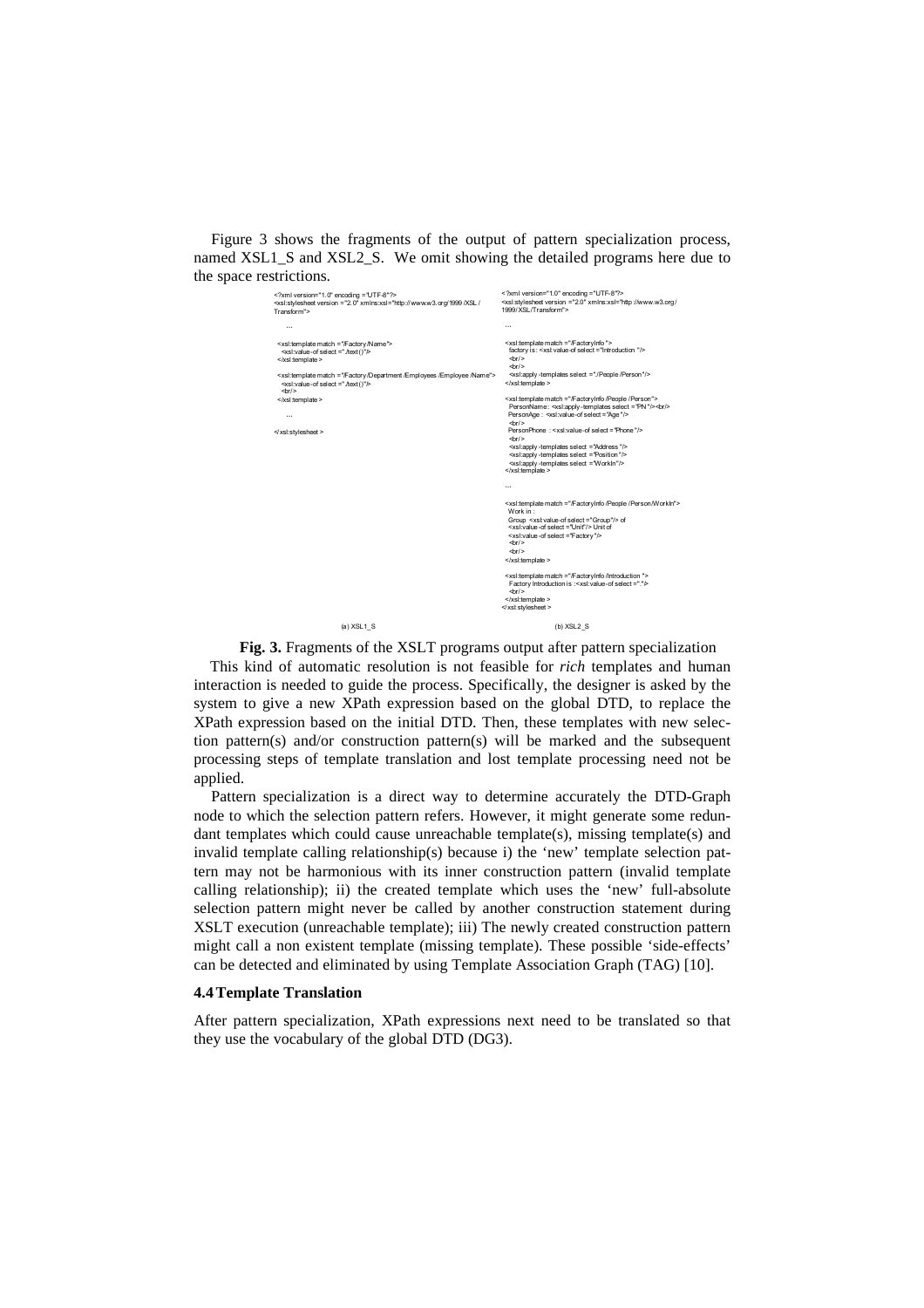Let's see an example. The mapping rule at row 4 of table 2 shows that XPath expression '*/FactoryInfo/People/Person*' over the initial schema is mapped to the XPath expression *'/Factory/Department/Employees/Employee'* over the global schema. Thus, the corresponding template *<T m='/FactoryInfo/People/Person'>* in XSL2\_S (figure 3) will be translated into *<T m='/Factory/Department/Employees/Employee'>*.

Similar to the selection patterns, the construction patterns also need to be translated. The construction pattern using a full-absolute XPath expression can be translated based on the mapping rules directly. A construction pattern that uses a fullrelative XPath expression implies a relationship between the *nodes* located by the selection and construction patterns in that template. E.g. suppose *nodes* 'a' and 'b' are in an *ancestor-descendant* relationship in one of the initial DTD-Graphs. Suppose the nodes that each maps to in the global DTD-Graph are 'A' and 'B'. We then have two situations: 1) 'B' is a 'descendant' or 'sibling' or 'preceding' node of 'A'; 2) 'B' is an 'ancestor' of 'A'. In the former case, our method translates the initial construction pattern automatically into a full-relative XPath expression of the context node. In the latter case, human interaction is required to build the new template manually. Specifically, if 'B' is the 'descendant' node of 'A', the construction pattern is translated to the full-relative XPath expression based on the context node 'A'. For example, the ancestor-descendant relationship between the selection pattern of *<T m='FactoryInfo'>* and the construction pattern of *<A s='./People/Person'>* in XSL2\_S (figure 3) based on DG2 (figure 1 (b)) is preserved in their mapped nodes '*/Factory'* and *'/Factory/Department/Employees/Employee*' based on DG3 (figure 1 (c) and table 2). So,  $\langle A \rangle$  s='./People/Person'> is translated as  $\langle A \rangle$ *s='Department/Employees/Employee'>*. If 'B' is 'sibling' or 'preceding' node of 'A', and if there exists node '*C*', the closest common ancestor node of both 'A' and 'B' in the global DTD-Graph, the translated construction pattern is an XPath expression which starts with '*ancestor::C*', followed by the full path from 'C' to 'B'. For example, in XSL2\_S (figure 3 (b)), template *<T m='WorkIn'>* contains a construction statement  $\langle A \rangle$  s= 'Unit' and node 'WorkIn' is the parent node of 'Unit' in DG2. Based on MAP2, they are mapped to 'WorkIn' and 'DN' in DG3 and 'DN' is the 'preceding' node of 'WorkIn' node. Thus, we find 'Department', the common and closest ancestor node of 'DN' and 'WorkIn', and then create the construction statement <*A* s='*ancestor*::*Department/DN*'> during the template translation step.

However, if 'B' is the ancestor of 'A', human interaction is required to do the translation, due to the high degree of change in structure. The designer is asked to i) provide the new XPath expression(s) for the selection pattern or construction pattern(s) or both or; ii) provide a new template to replace the original one.

#### **4.5 Lost Template Processing**

During XSLT integration, there may be initial XSLT templates whose selection pattern refers to XML elements which do not get mapped to any element in the global DTD. This causes a problem when translating this initial template into a global template. The same problem happens for construction patterns too. Looking back at table 2 and figure 1 (b) of the XSLT integration example in section 4.2, the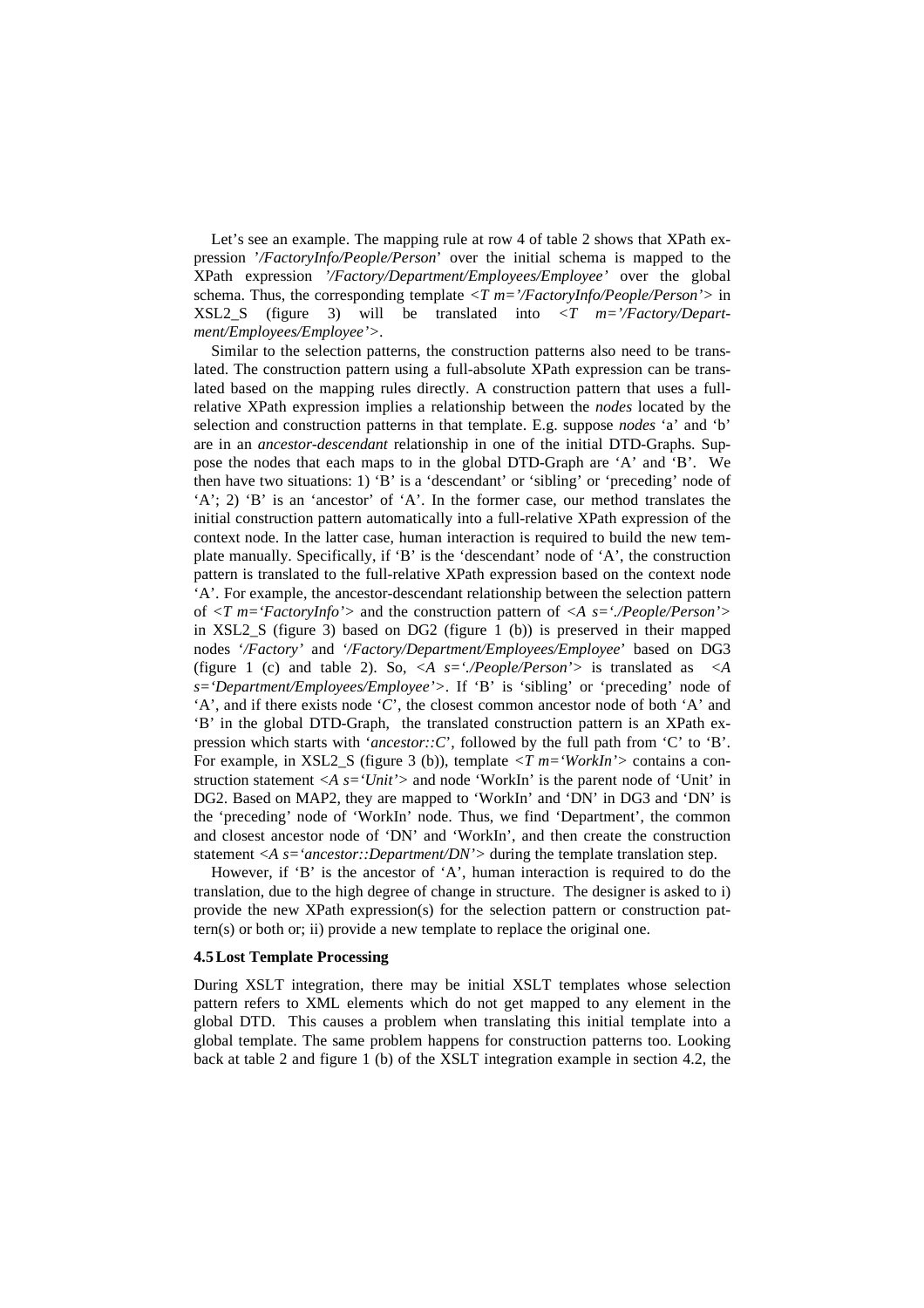node indicated by '*/FactoryInfo/Introduction*' based on DG2 doesn't have any mapped to node in DG3. The corresponding template *<T m=' Factory-Info/Introduction'>* has become a lost template in XSL2\_S as a result of doing the translation. We need to correct such lost templates during the integration process.



We cannot simply delete the lost template or construction statement, since i) the body of the lost template might contain valuable data processing, or ii) the inner construction statement of the *lost* template might be the only caller of another existing template, and in this case, deleting the lost template will cause a new missing template.

The integration system detects any lost templates and informs the designer, who then has

the task of deciding whether to delete the lost template, or whether to provide a new XPath expression for its selection pattern and, consequently, confirm each element inside this template (i.e provide a new construction pattern for that element or create a new element to replace that element or just delete that element).

Some kinds of lost template cases (shown in figure 4) can be processed automatically based on the integration framework. Looking at figure 4, (a) is an initial DTD-Graph DG1, and (b) is a corresponding global DTD-Graph DG3. Nodes 'a', 'b', 'd', 'e', 'f', 'g' in DG1 are mapped to 'A', 'B', 'D', 'E', 'F', 'G' in DG3. Obviously, the non-terminal element node 'c' is lost during the integration. Moreover, the children nodes of 'c' (i.e. 'e' and 'f') are mapped to children nodes ('E' and 'F') of node 'A' in DG3. This is a common situation for data structure mapping in XML integration and indeed it is reasonable to expect that a parent element covers all concepts of its descendant element. Suppose the template that locates the lost element node 'c' is  $\langle T m = 'a/c' \rangle$ , lost template processing replaces the selection pattern '/a/c' with its prefix selection pattern '/a', and then,  $\langle T m = \langle a' \rangle$  is translated into  $\langle T m = \langle A' \rangle$  in XSL1 T (or XSL2 T) if there is no  $\langle T m = \langle A' \rangle$  already existing in XSL1 T (or XSL2\_T). If  $\langle T m = 'A' \rangle$  exists in XSL1\_T (or XSL2\_T), the system only translates the body of  $\langle T \rangle$  m='/a/c' in and appends it at the end of the existing template  $\langle T \rangle$  $m=4'$ . Based on the example shown in figure 4, if template  $\langle T m=2/a'c' \rangle$  contains a construction statement  $\langle A \rangle s = \langle e' \rangle$ , it will be translated to  $\langle A \rangle s = \langle e' \rangle$  and appended at the end of template *<T m='A'>*.

The output XSLT programs, after the template translation and lost template processing steps have been performed, are termed as XSL1 T and XSL2 T (we omit these two programs due to the restrictions of space).

#### **4.6 Program Integration**

Following the steps of pattern specialization, template translation and lost template processing, our XSLT integration framework applies the program integration step to generate the global XSLT XSL3, based on XSL1\_T and XSL2\_T.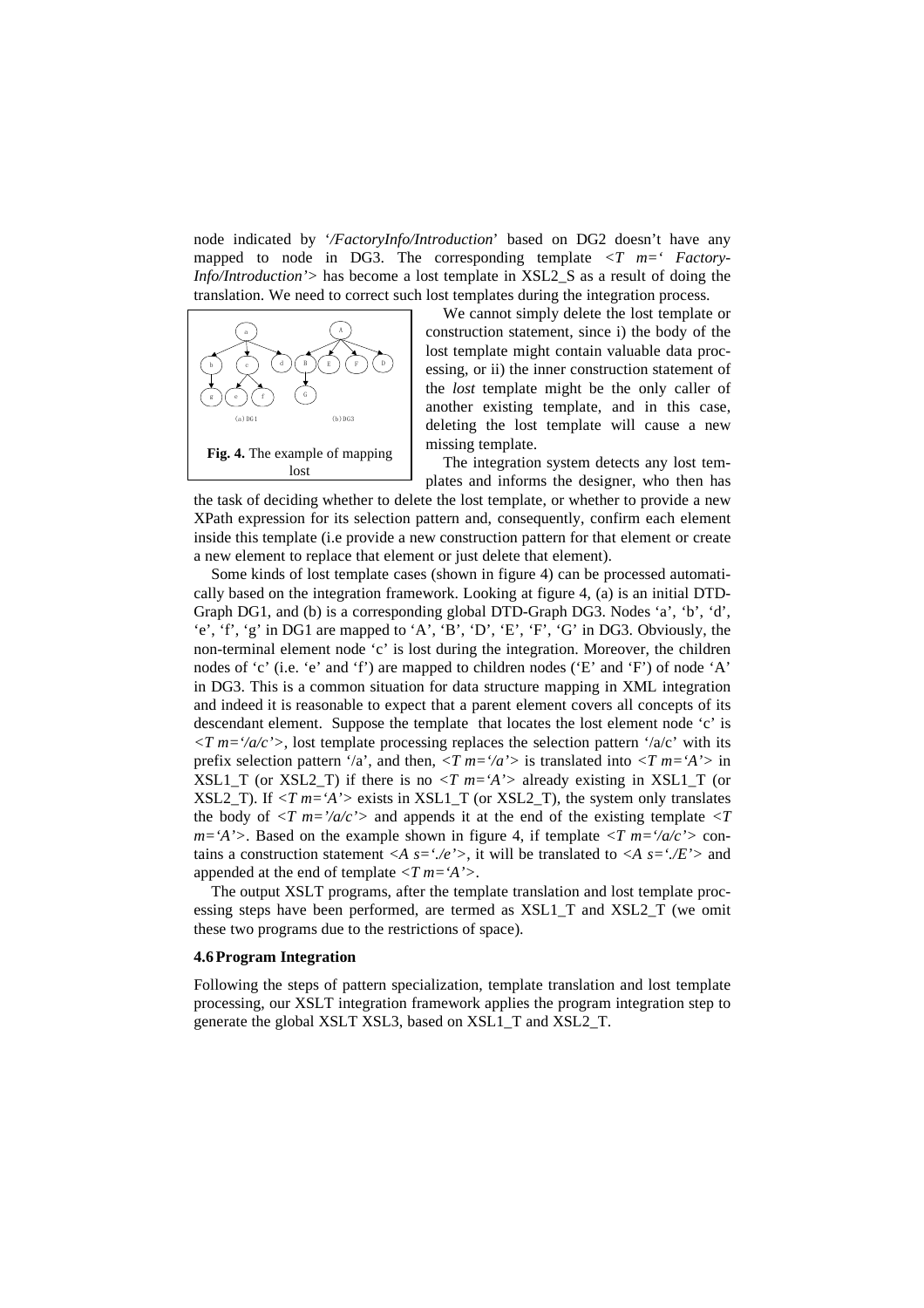The templates among XSL1  $T$  plus XSL2  $T$  can be classified into two classes: i) *Unique* templates, whose *distinguished* XPath selection pattern is unique among all templates; ii) *Potentially conflicting template*s (recall Definition\_1).

A unique template will be moved to XSL3 directly, without any modification, since it is the only choice of template for a specific XML node or set of nodes.

For a potentially conflicting template pair, the framework (or designer) must make its choice when generating the global template in XSL3. If one or both template(s) has a '*rich*' selection pattern or construction pattern, human interaction is required. The designer needs to decide i) what new template needs to be generated for XSL3, ii) what the template functionality should be.

The templates of potentially conflicting template pair that both use '*simple*' XPath expression(s) as selection pattern(s), can be integrated semi-automatically. We now discuss how to deal with this case.

Suppose  $\langle T1 \rangle$  is a template in XSL1\_T with body B1 and  $\langle T2 \rangle$  is a template in XSL2\_T with body B2 and <T1> and <T2> are a pair of *potentially conflicting templates*. Each body B is assumed to be a set of functionality blocks. There a number of possible relationships between B1 and B2. Loosely speaking, these are: 1) B1=B2 (the two templates are guaranteed to give exactly the same result), 2) B1⊂B2 or B1 ⊃ B2 (the output of one template is subsumed by the output of the other),  $3\overline{)B1 \cap B2} = \phi$  (the templates are independent), 4)  $\overline{B1 \cap B2}$  !=  $\phi$  (the output of the templates may overlap).

Precisely determining the relationships between template bodies is undecidable. We can develop tests based on *syntactic criteria* (e.g. do a pairwise comparison between the statements in each template body). This may be effective when the components of template body are simple. More complex tests may be based on *semantic criteria*, which concerns the data retrieved from XML source tree and ignores the constant data (strings) and data format (the data order and display styles) of template output. The work in [25] describes a technique where tests for template equivalence are performed by translating the template logic into an XML query algebra [25] and then judging if two templates yield the same result by applying the evaluation rules. Different analysis techniques could also be used.

Based on the different relationships between the functionality (bodies) of the potentially conflicting template pair, our integration approach builds the functionality of the global template according to the rules described in table 3. Human interaction is required in when the static analysis is too difficult or yields imprecise results.

| Relationship    | Process                                                                      |
|-----------------|------------------------------------------------------------------------------|
| $B1 = B2$       | B1 is chosen as the global functionality                                     |
| $B1 \supset B2$ | B1 is recommended as the global functionality.                               |
| $BI \subset B2$ | B2 is recommended as the global functionality.                               |
|                 | $B1 \cap B2 = \Phi$ or $B1 \cap B2! = \Phi$ The designer is asked to decide. |

**Table 3. Building the new functionality of the global template** 

Finally, the unreachable templates, missing templates and invalid template calling relationships are marked (based on checking TAG3 ) as referential information for possible further action and modification by the designer.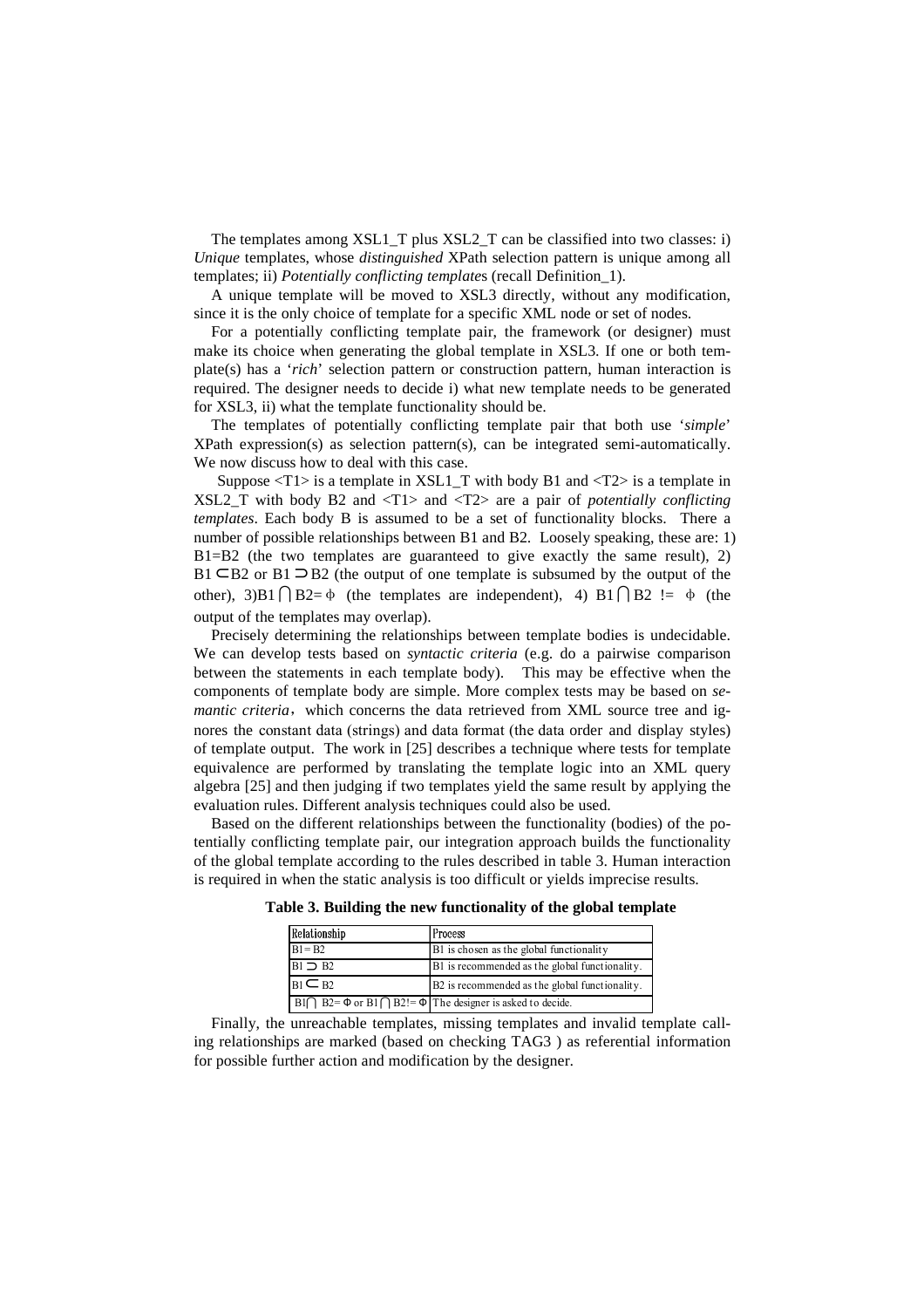# **5 Related Work**

To the authors' knowledge, no other work has been done on XSLT integration.

A number of integration systems have been developed for semi-structured data and XML. One major kind of XML integration method is view/schema based XML integration (virtual integration) [21, 25]. Another major method is called instance based XML integration [5, 7, 12, 27].

An XSLT template call-graph was described in [14] as part of a translation scheme from XSLT to SQL.

Testing equivalence of XSLT templates is examined in [25]. This work presents a powerful XML query algebra TAX and provides a collection of template equivalence rules. Based on the approach, XSLT templates are automatically translated into TAX and they are judged to be equivalent if they satisfy certain evaluation rules.

XPath analysis and XPath based XML query optimization have been considered in a large number of papers [1, 9, 21]. Any such analysis techniques can in principle be used within our framework.

### **6 Conclusions and Future Work**

In this paper, we have proposed a novel framework for XSLT integration. Our approach is applicable for instance based XML integration methods, where server-side XSLT applications are being used. It consists of four major parts: 1) Pattern Specialization, 2) Template Translation, 3) Lost Template Processing and 4) Program Integration. We believe this new framework can be a significant aid to the designer in integration scenarios. Importantly, our framework is extensible. A variety of analysis techniques can be plugged in to provide enhanced precision.

As part of future work, we would like to investigate methods for handling further XSLT syntax, such as the use of functions and other XPath axes automatically. We also plan to investigate and extend our algorithm to provide more flexible mechanisms for the designer, as part of the global template generation process.

#### **Acknowledgement**

This work is partially supported by National ICT Australia. National ICT Australia is funded by the Australian Government's Backing Australia's Ability initiative, in part through the Australian Research Council.

### **References**

- [1] S. Abiteboul and V. Vianu.: Regular path queries with constraints. In *Proc.of 16th ACM SIGACT-SIGMOD-SIGSTART Symposium on Principles of Database Systems,*Tucson, AZ, US (1997) 122-133
- [2] J. Bailey, A. Poulovassilis, P. T. Wood.: An Event-Condition-Action Language for XML *Proc.Conf.WWW2002,* Honolulu, Hawaii, USA (2002) 486-495
- [3] E. Bertino and E, Ferrari.: XML and Data Integration. Internet Computing, IEEE (2001)
- [4] S. Boag et al.: XQuery 1.0: An XML Query Language W3C Candidate Recommendation 3 November 2005. http://www.w3.org/TR/xquery/